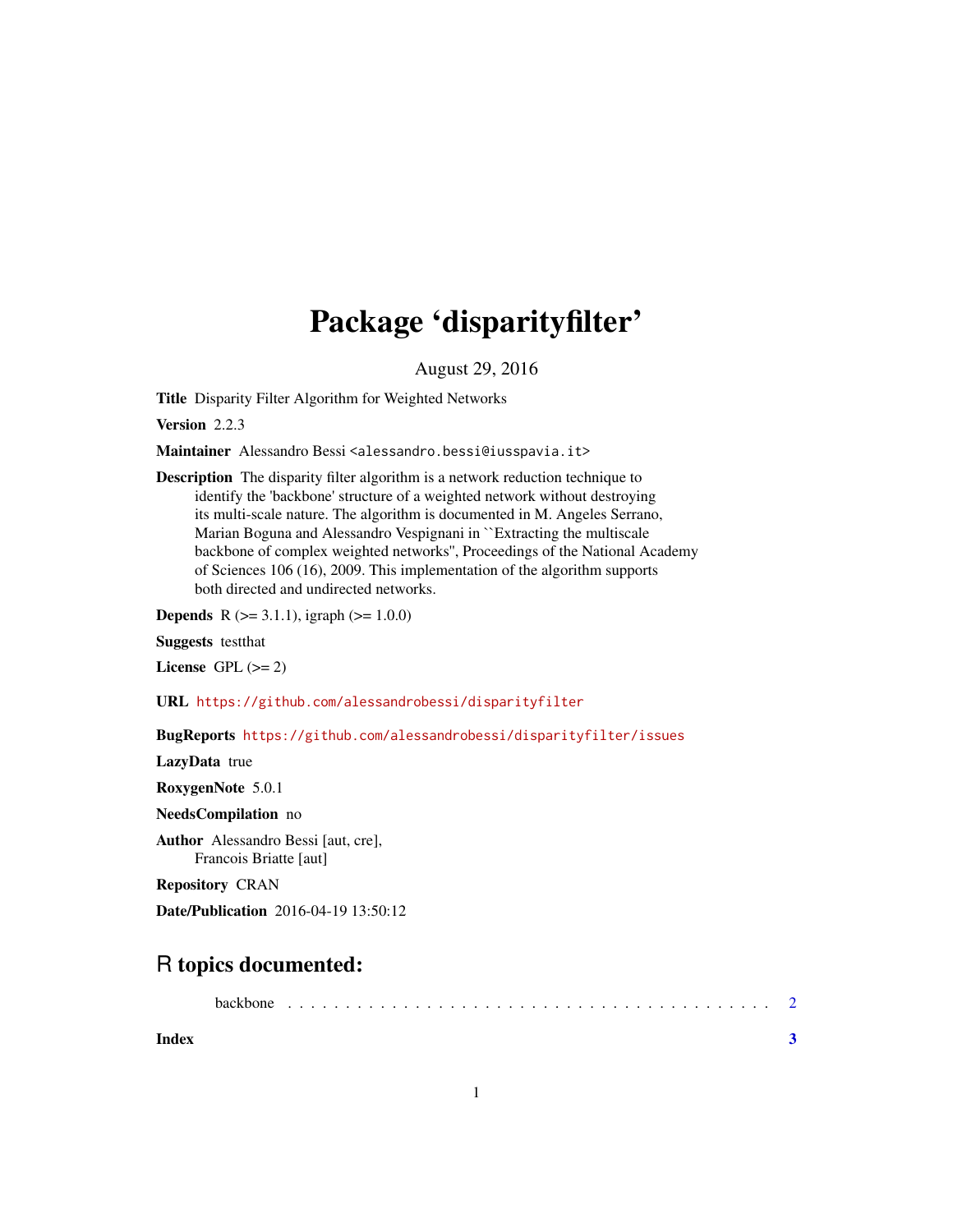<span id="page-1-0"></span>

#### **Description**

Given a weighted graph, backbone identifies the 'backbone structure' of the graph, using the disparity filter algorithm by Serrano et al. (2009).

#### Usage

```
backbone(graph, weights = igraph::E(graph)$weight,
 directed = igraph::is_directed(graph), alpha = 0.05)
```
#### Arguments

| The input graph.                                                                  |
|-----------------------------------------------------------------------------------|
| A numeric vector of edge weights, which defaults to $E(\text{graph})$ weight.     |
| The directedness of the graph, which defaults to the result of is_directed.       |
| The significance level under which to preserve the edges, which defaults to 0.05. |
|                                                                                   |

#### Value

An edge list corresponding to the 'backbone' of the graph, i.e. the edges of the initial graph that were preserved by the null model that the disparity filter algorithm implements.

#### Author(s)

Serrano et al. (2009); R implementation by Alessandro Bessi and Francois Briatte

#### References

Serrano, M.A., Boguna, M. and Vespignani, A. (2009). Extracting the multiscale backbone of complex weighted networks. *Proceedings of the National Academy of Sciences* 106, 6483-6488.

#### Examples

```
if (require(igraph)) {
```

```
# undirected network
g \le - sample_pa(n = 250, m = 5, directed = FALSE)
E(g)$weight <- sample(1:25, ecount(g), replace = TRUE)
backbone(g)
# directed network
g \le - sample_pa(n = 250, m = 5, directed = TRUE)
E(g)$weight <- sample(1:25, ecount(g), replace = TRUE)
backbone(g)
```